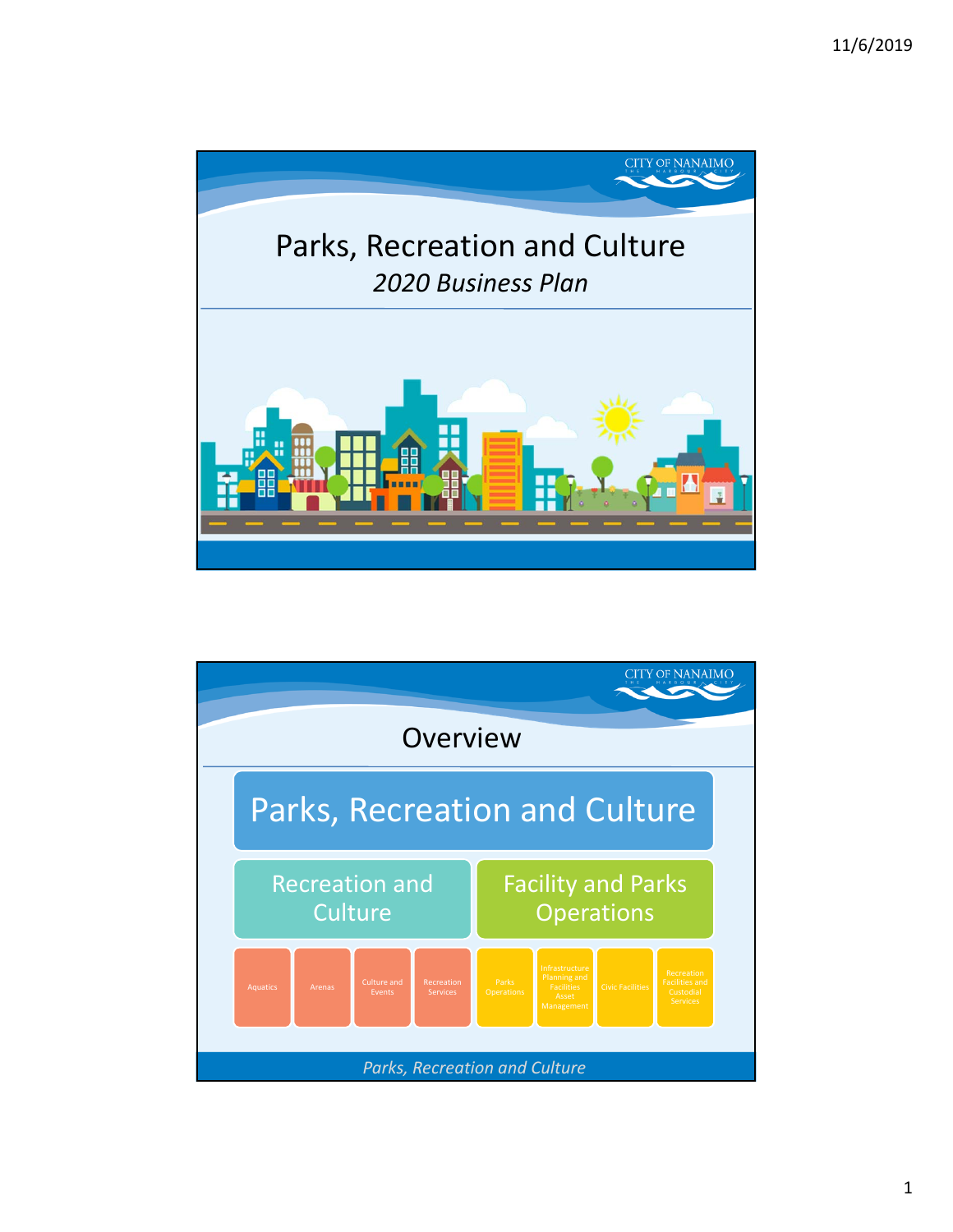

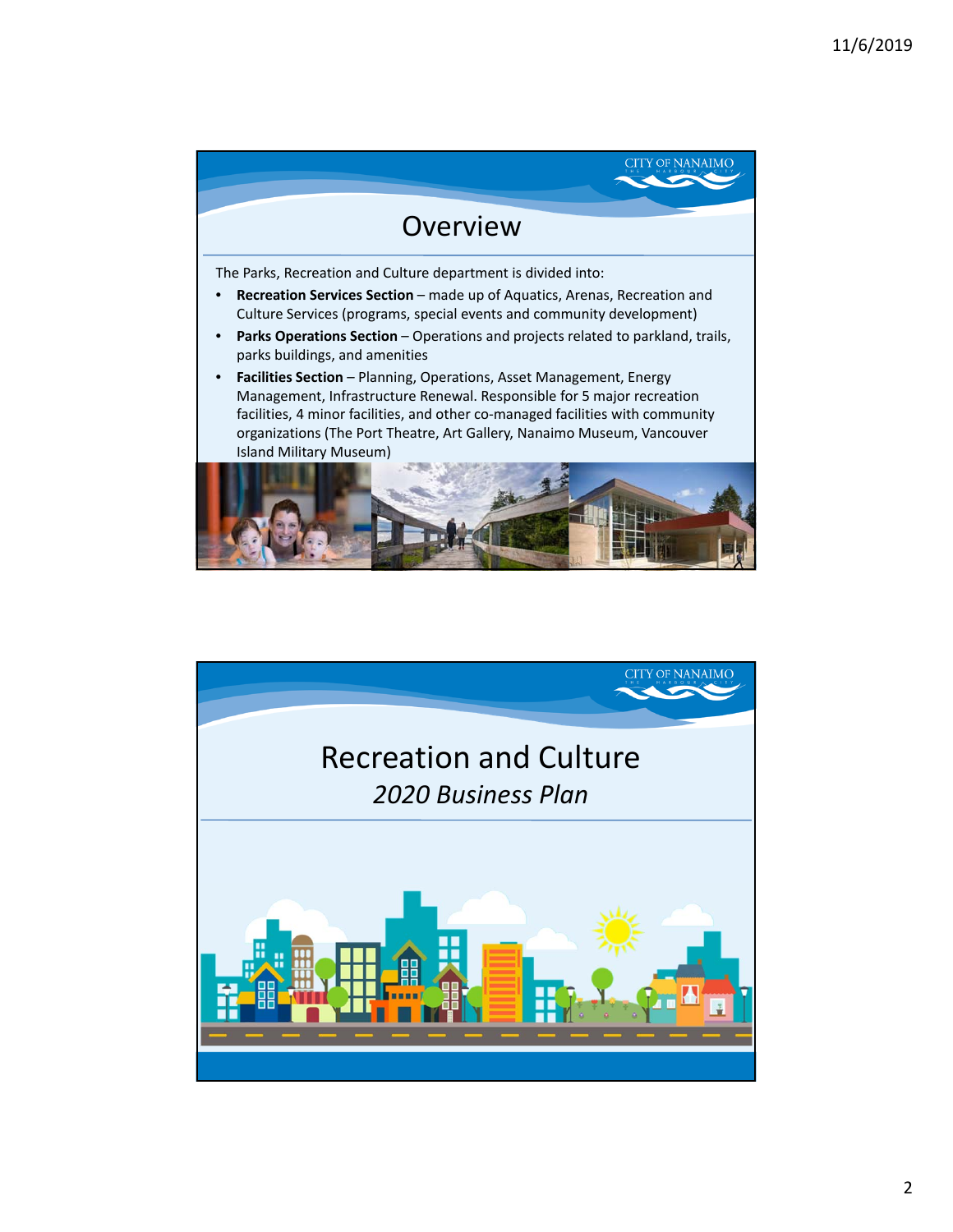

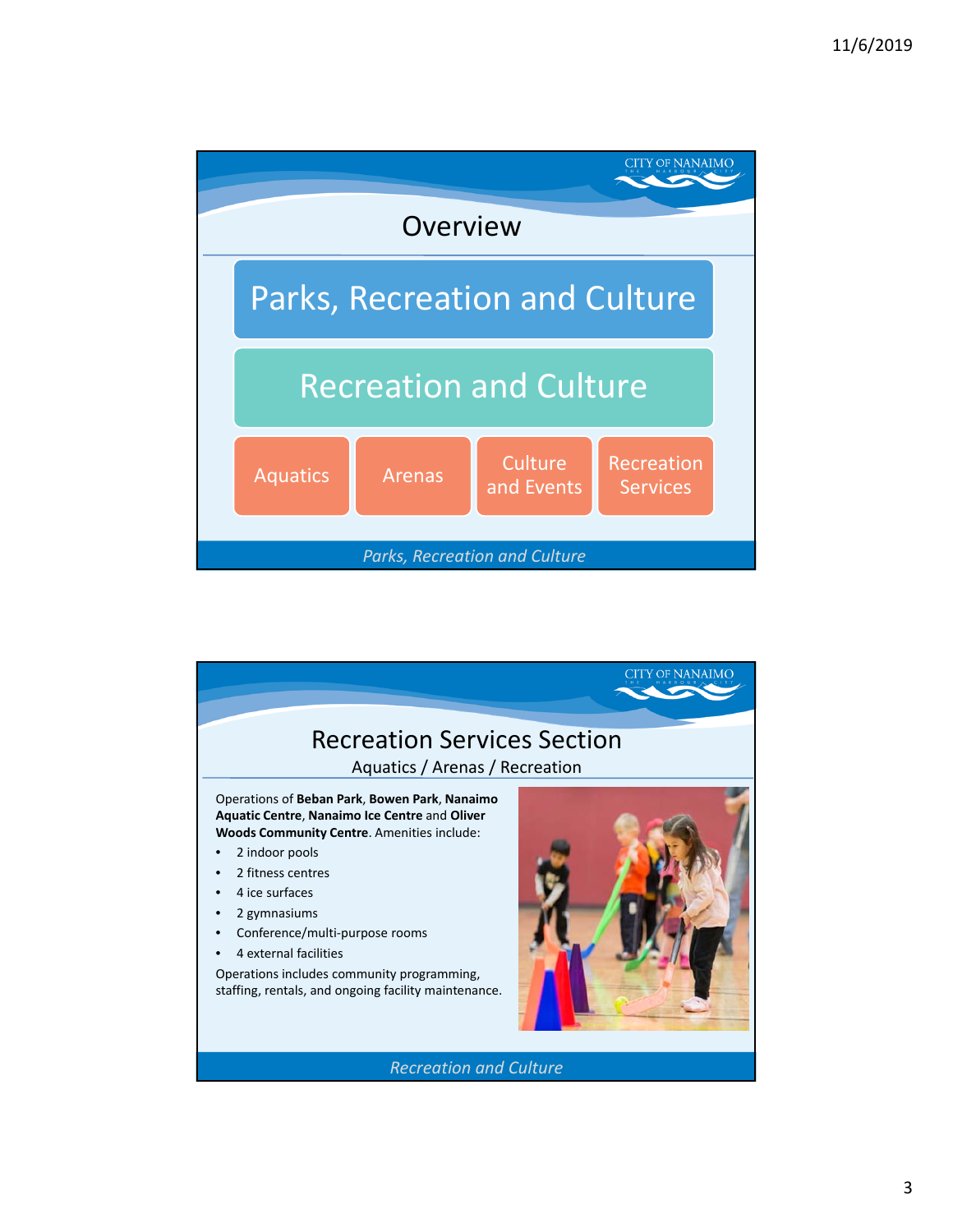

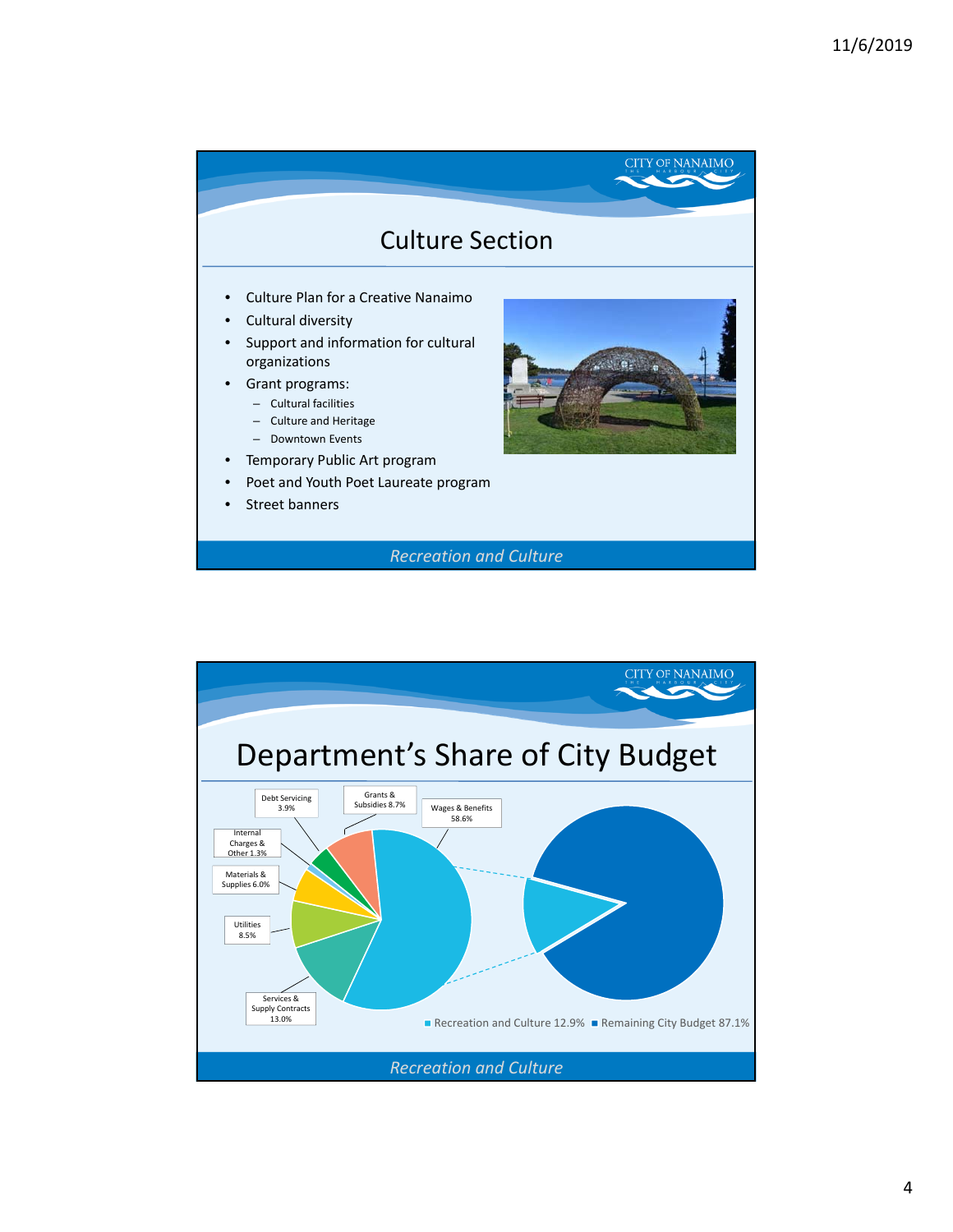## 2019 Achievements – Recreation

- Redesigned summer hiring and training program
- Increased demand for 60+ Active Aging Programs
- Coordinated a variety of community events including:
	- Healthamongus, Earth Day, Family Fun Nights, Canada Day, Concerts in the Parks, Rivers Day, Snowbirds, Terry Fox Run, Finale
- Approx. 40 work parties in the parks
- Aquatics hosted 11 Regional/Provincial swim tournaments/meets
- Arenas hosted 14 tournaments including:
	- Training camp for two World Jr. Hockey teams – Czech Republic and Slovakia

**CITY OF NANAIMO** 

- Sold out World Jr. Exhibition game between Team Czech Republic and Team Slovakia
- President's Cup Senior B National Lacrosse Championship
- Hosting training camp for World Junior Hockey Championship and exhibition game Czech Republic and Slovakia

*Recreation and Culture*

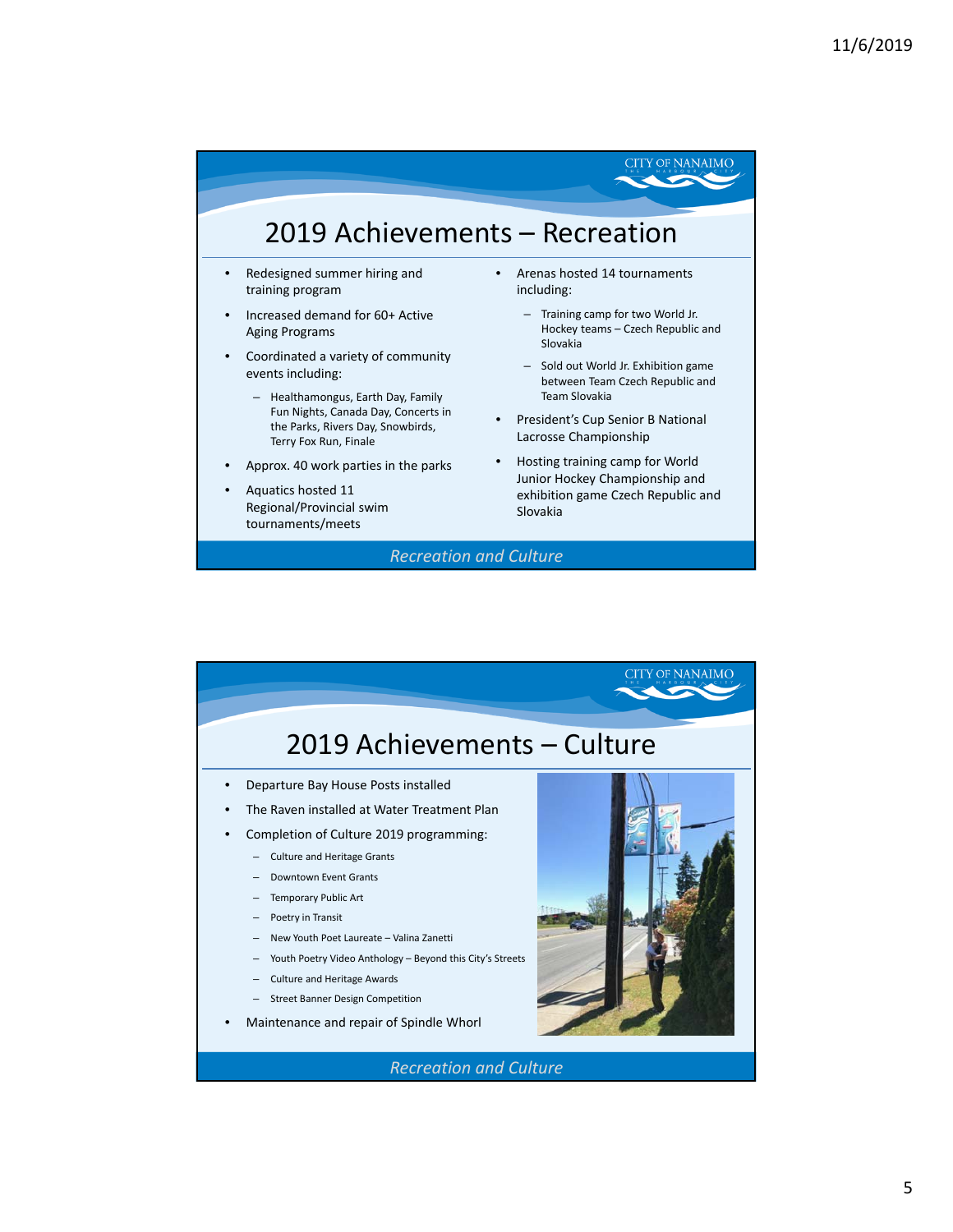

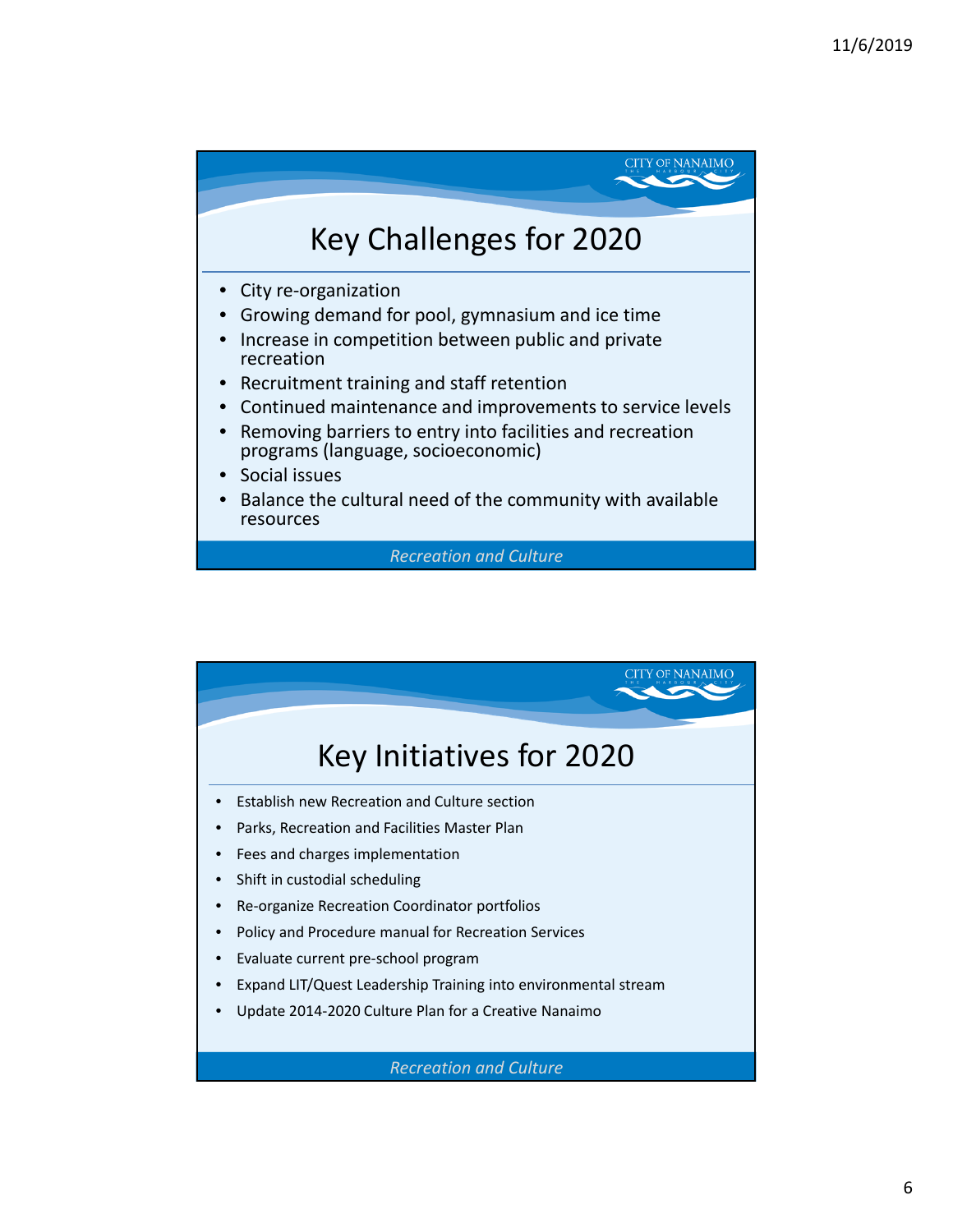

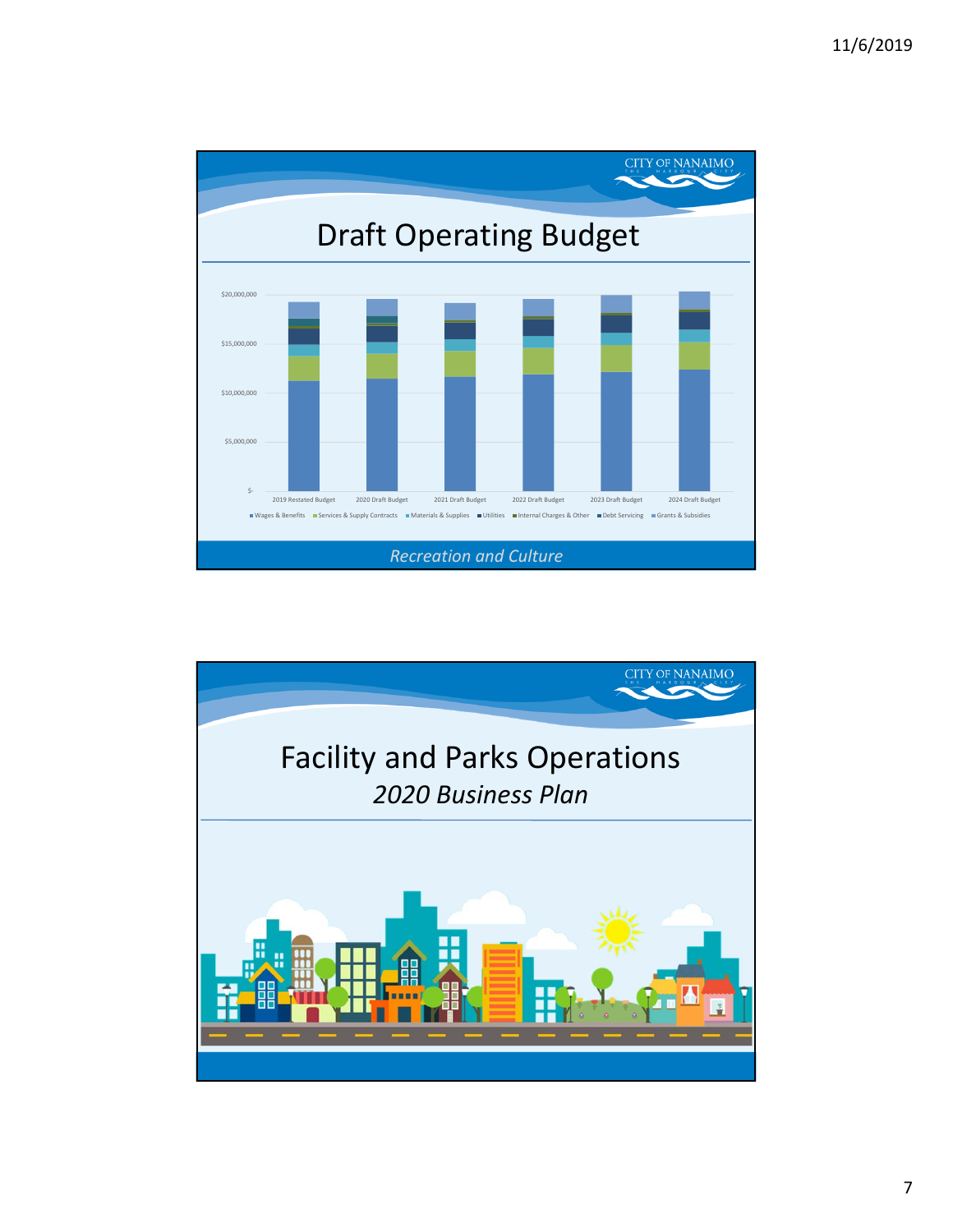

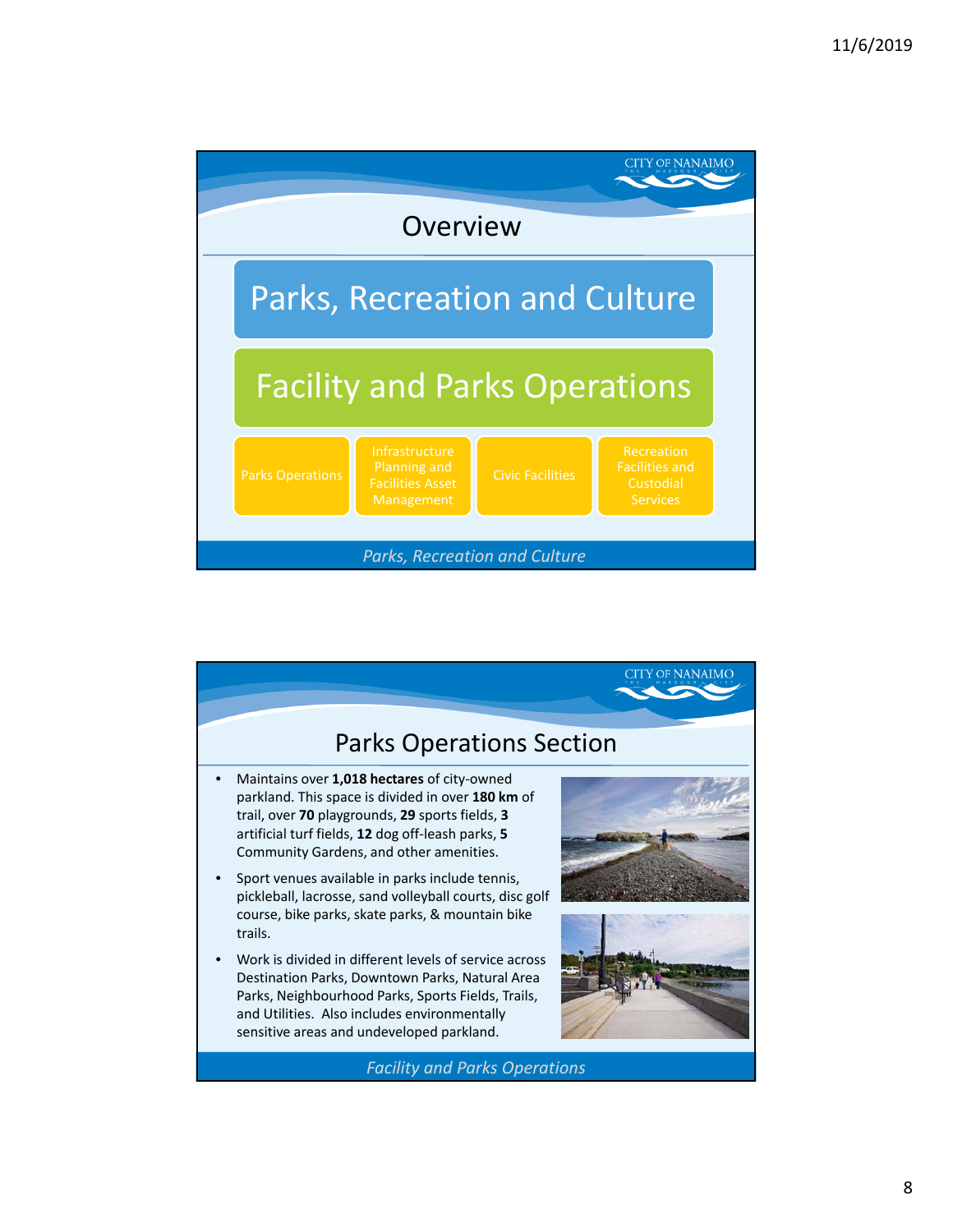

*Facility and Parks Operations*

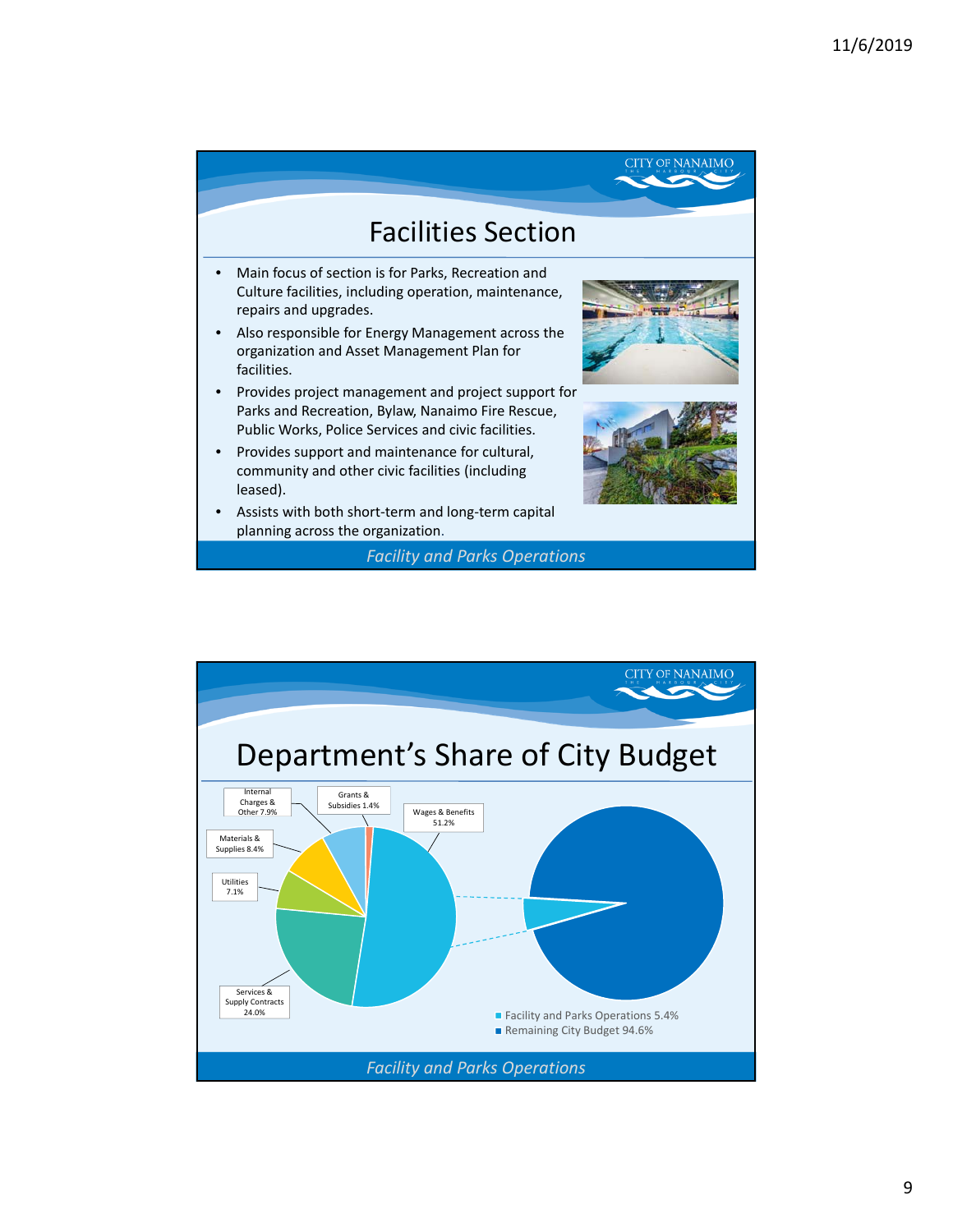

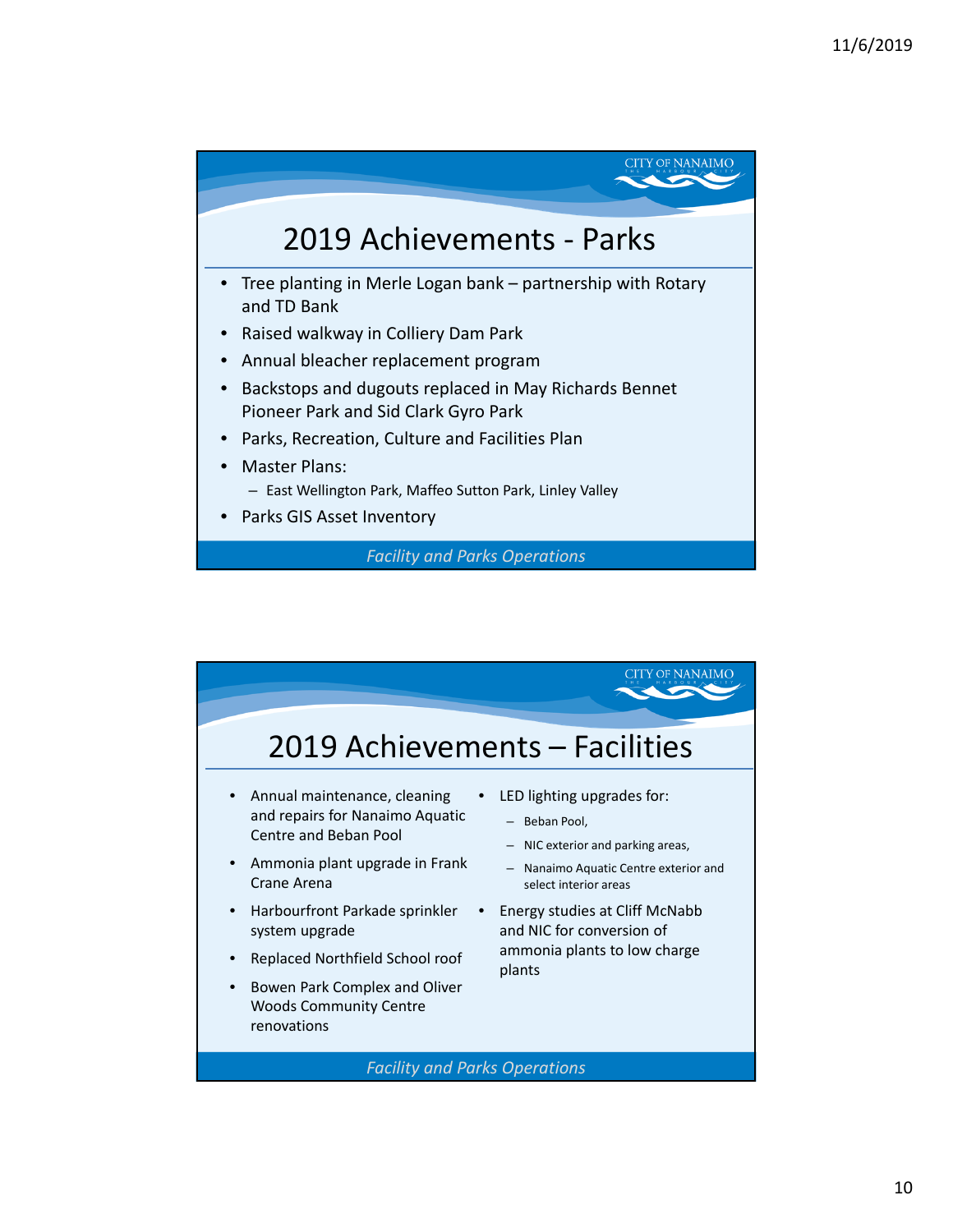